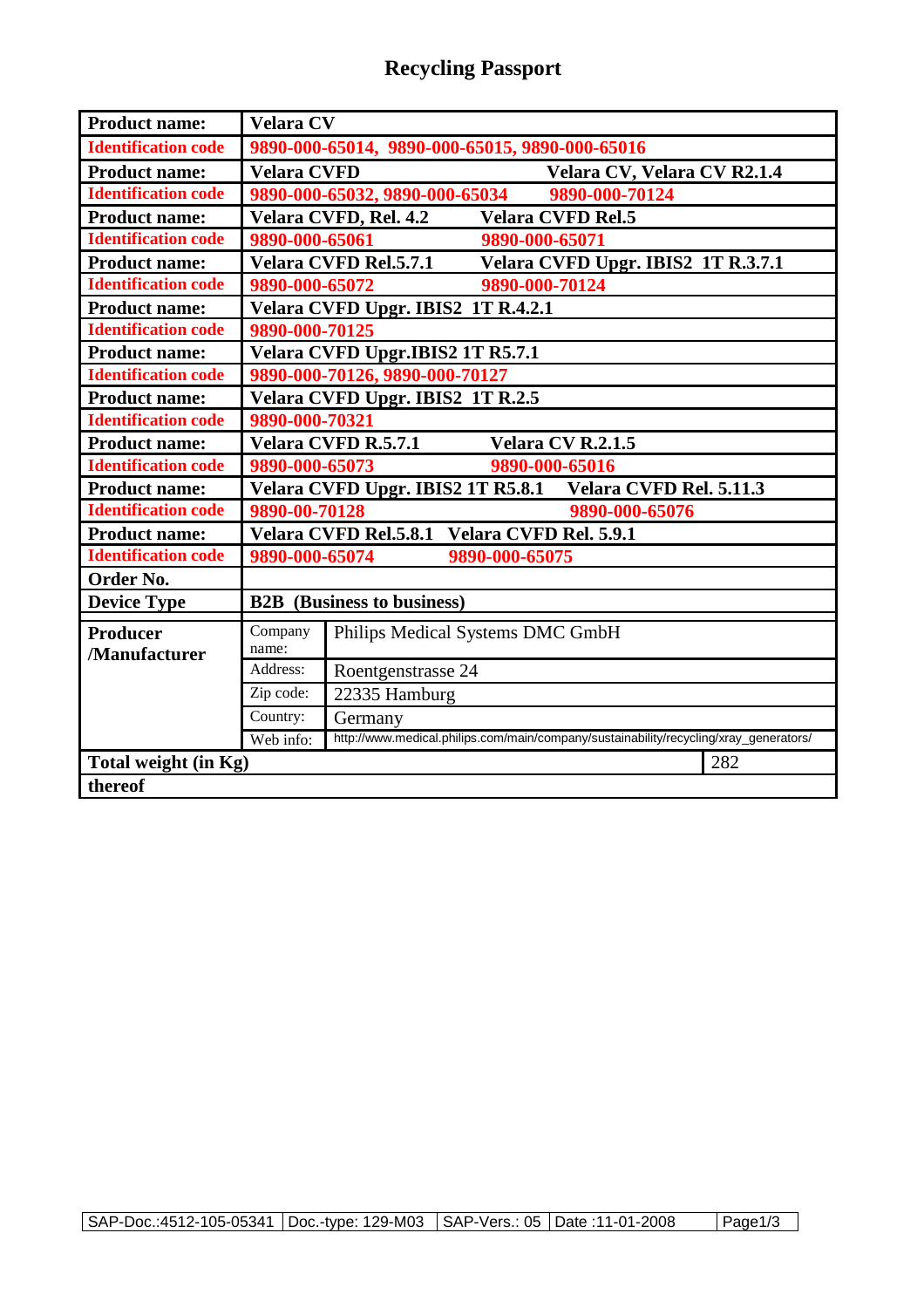## **Recycling Passport**

| steel, iron<br>$\frac{1}{2}$ iron, low alloy (<5%)<br>iron, high alloy (>5%)<br>steel, iron<br>nonferrous metals and alloys<br>aluminum, -alloy<br>copper, -alloy<br>zinc, -alloy<br>nonferrous metals and alloys<br>glass / ceramics<br>glass<br>glass / ceramics<br>plastics / organic substances<br>loil<br>thermoplastic<br>thermoset<br>elastomer<br>plastics / organic substances<br>standard parts<br>other electronic powered devices<br>printed circuit boards<br>cables |                               |                      |
|-----------------------------------------------------------------------------------------------------------------------------------------------------------------------------------------------------------------------------------------------------------------------------------------------------------------------------------------------------------------------------------------------------------------------------------------------------------------------------------|-------------------------------|----------------------|
|                                                                                                                                                                                                                                                                                                                                                                                                                                                                                   |                               | 130,77KG             |
|                                                                                                                                                                                                                                                                                                                                                                                                                                                                                   |                               | $2,32$ <sub>KG</sub> |
|                                                                                                                                                                                                                                                                                                                                                                                                                                                                                   |                               | 133,09KG             |
|                                                                                                                                                                                                                                                                                                                                                                                                                                                                                   |                               | 12,274KG             |
|                                                                                                                                                                                                                                                                                                                                                                                                                                                                                   |                               | 4,944KG              |
|                                                                                                                                                                                                                                                                                                                                                                                                                                                                                   |                               | 0,788KG              |
|                                                                                                                                                                                                                                                                                                                                                                                                                                                                                   |                               | 18,006KG             |
|                                                                                                                                                                                                                                                                                                                                                                                                                                                                                   |                               | 0,288KG              |
|                                                                                                                                                                                                                                                                                                                                                                                                                                                                                   |                               | 0,288KG              |
|                                                                                                                                                                                                                                                                                                                                                                                                                                                                                   |                               | 48,56KG              |
|                                                                                                                                                                                                                                                                                                                                                                                                                                                                                   |                               | 5,092KG              |
|                                                                                                                                                                                                                                                                                                                                                                                                                                                                                   |                               | 4,225KG              |
|                                                                                                                                                                                                                                                                                                                                                                                                                                                                                   |                               | 0,222KG              |
|                                                                                                                                                                                                                                                                                                                                                                                                                                                                                   |                               | 58,099KG             |
|                                                                                                                                                                                                                                                                                                                                                                                                                                                                                   |                               | 43,946KG             |
|                                                                                                                                                                                                                                                                                                                                                                                                                                                                                   |                               | 11,345KG             |
|                                                                                                                                                                                                                                                                                                                                                                                                                                                                                   |                               | 7,304KG              |
|                                                                                                                                                                                                                                                                                                                                                                                                                                                                                   | power supplies / transformers | 6,184KG              |
| mounting parts, attaching part                                                                                                                                                                                                                                                                                                                                                                                                                                                    |                               | 1,967KG              |
| fans                                                                                                                                                                                                                                                                                                                                                                                                                                                                              |                               | 1,804KG              |
| motors, pumps                                                                                                                                                                                                                                                                                                                                                                                                                                                                     |                               | $0,52$ KG            |
| standard parts                                                                                                                                                                                                                                                                                                                                                                                                                                                                    |                               | 73,07KG              |
|                                                                                                                                                                                                                                                                                                                                                                                                                                                                                   |                               | 282,553KG            |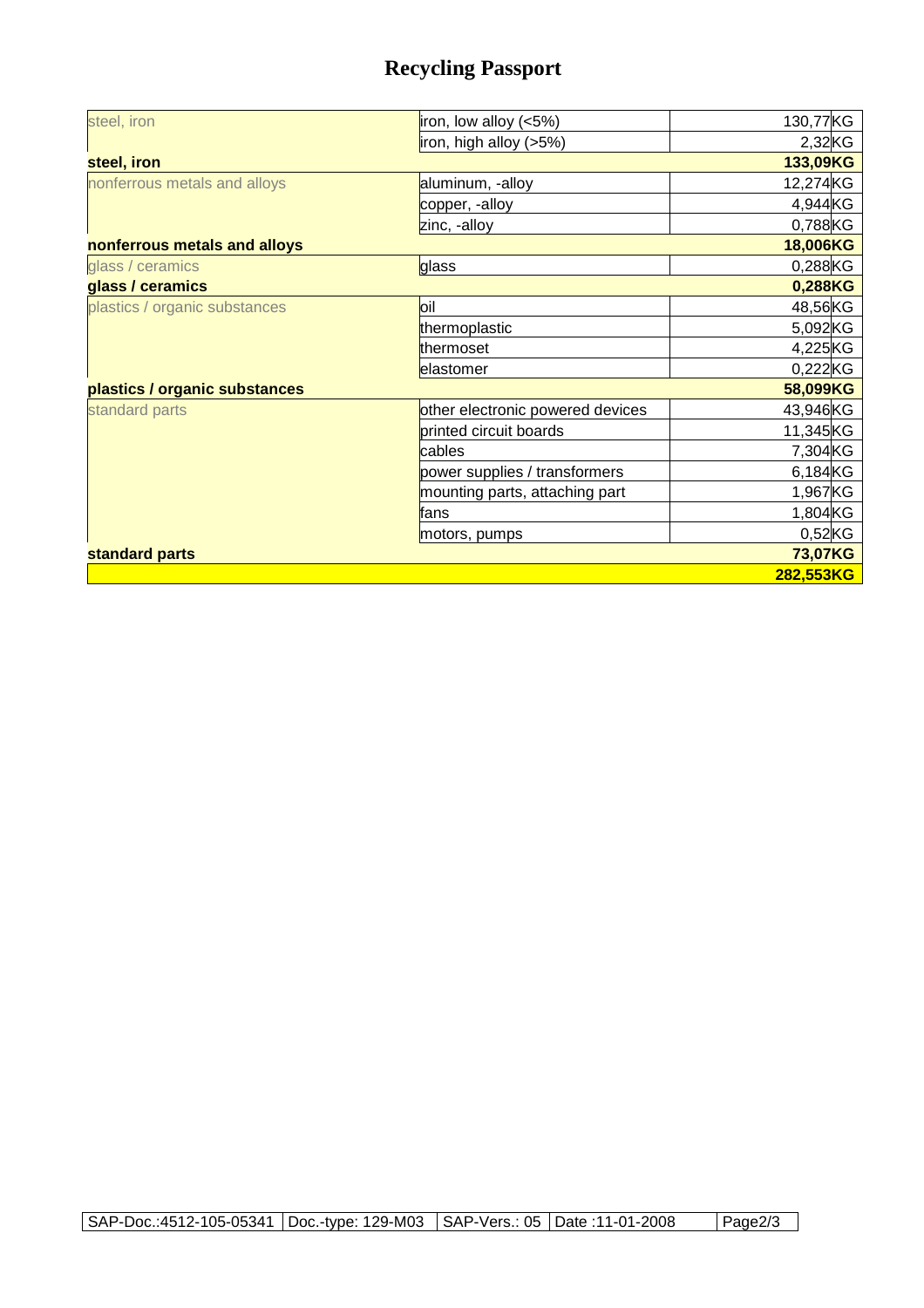## **Recycling Passport**

| <b>Recycle info</b>                      |                                                                                                                                                                                                                                                             |                 |
|------------------------------------------|-------------------------------------------------------------------------------------------------------------------------------------------------------------------------------------------------------------------------------------------------------------|-----------------|
| <b>General Hazards</b><br>(Desinfection) | For dismantling activities Treatment Facilities must<br>consider the national requirements.<br>For personnel which can come into contact with<br>contaminated material, preventive measures pursuant to<br>national requirements must be taken into account |                 |
| <b>Hazardous</b><br><b>Substances</b>    | <b>Substances:</b>                                                                                                                                                                                                                                          | <b>Location</b> |
| To be removed                            |                                                                                                                                                                                                                                                             |                 |
| <b>Batteries</b>                         | <b>Type:</b>                                                                                                                                                                                                                                                | <b>Location</b> |
|                                          | Lithium chrome cell, 3V                                                                                                                                                                                                                                     | Figure 1 $(1)$  |
|                                          | Lithium chrome cell, 3V                                                                                                                                                                                                                                     | Figure 1 $(2)$  |
|                                          |                                                                                                                                                                                                                                                             |                 |
| To be removed                            |                                                                                                                                                                                                                                                             |                 |
|                                          |                                                                                                                                                                                                                                                             |                 |
| <b>Special attention</b>                 | <b>Item</b>                                                                                                                                                                                                                                                 | <b>Location</b> |
|                                          | Pb is present in the soldering process of PCBs                                                                                                                                                                                                              | Figure 1        |
|                                          |                                                                                                                                                                                                                                                             |                 |
|                                          |                                                                                                                                                                                                                                                             |                 |
|                                          |                                                                                                                                                                                                                                                             |                 |
|                                          |                                                                                                                                                                                                                                                             |                 |
| <b>Fluids / Gases</b>                    | <b>Item</b>                                                                                                                                                                                                                                                 | <b>Location</b> |
|                                          | Transformer Oil, Shell Diala                                                                                                                                                                                                                                | Figure 1 $(3)$  |
|                                          |                                                                                                                                                                                                                                                             |                 |
|                                          | HV-transformer oil contains no PCBs                                                                                                                                                                                                                         |                 |
|                                          |                                                                                                                                                                                                                                                             |                 |